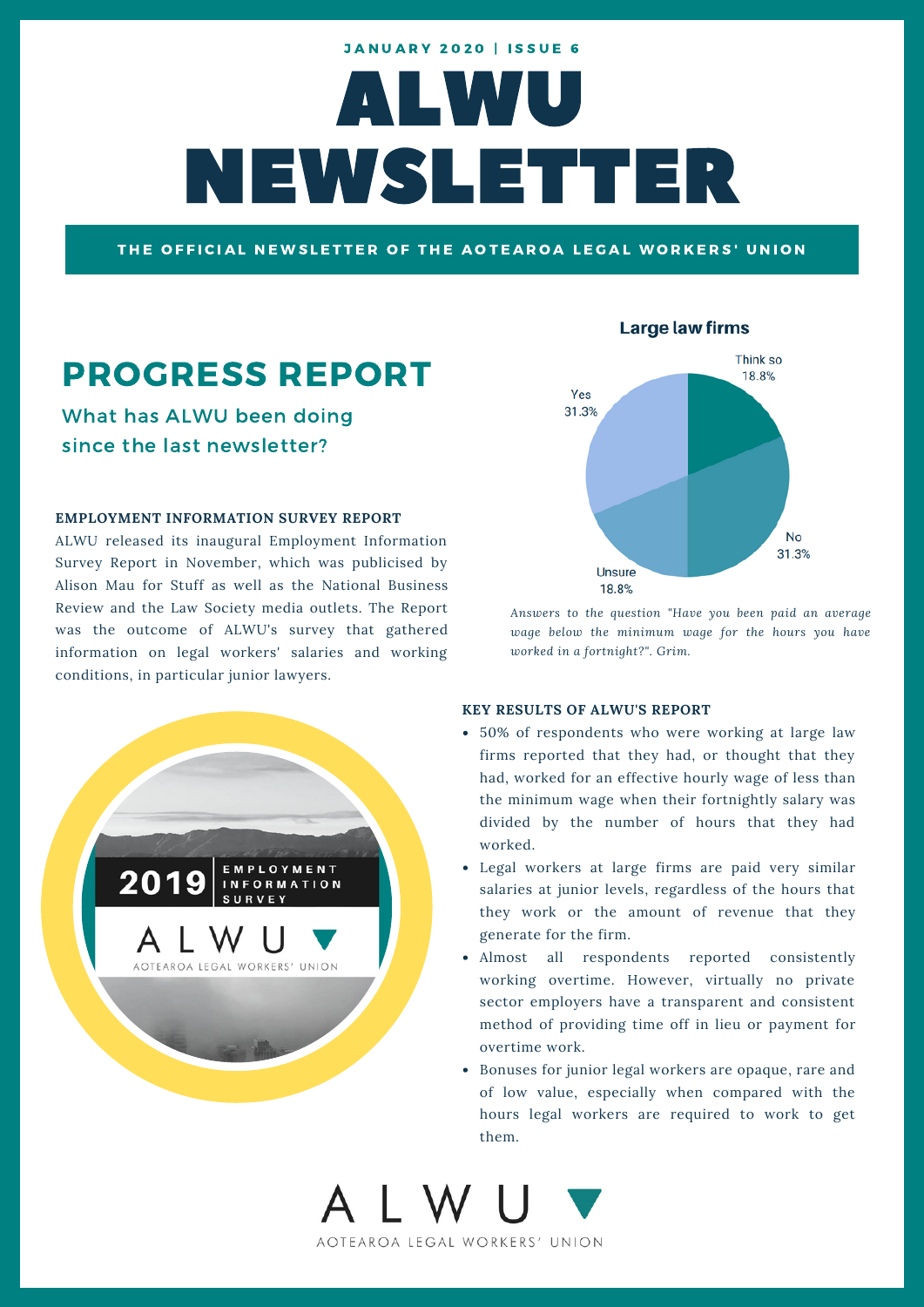### MARLON'S MARVELLOUS MUSINGS

Marlon Drake is ALWU's student representative. Hailing from Te Herenga Waka where he was president of VUWSA last year, Marlon shares his "why" and some messages for ALWU's invaluable student membership below.

Kia ora! It's December, and even with the holiday season upon us, the Aotearoa Legal Workers Union is planning up a storm and preparing for next year. In this edition of Marlon's Musings I'm going to talk a little bit about two very exciting projects I'm working on at ALWU, but before we get to that, a bit about me and what I've been up to lately.

#### **A LIVING WAGE**

I do a lot of campaigning in my spare time. As a part of this I am a member of the national governance board for the Living Wage movement. This year, down in Wellington, we've had massive success across the region for the movement. With the continuation of a living wage rate committed by the Wellington City Council, and majorities of living wage supportive councillors out in the Hutt and Porirua, hundreds of workers in the region are now getting paid a decent wage, and that was because people in the community got together and turned up when it counted.

ALWU might not be running a living wage campaign yet (at least not until everyone is on the minimum rate…) but the principle is the same. By campaigning together, being proud and ready to rally when it counts, and by supporting each other, we can all make real change in our workforce too.

#### **WHAT DO I DO FOR ALWU?**

Every student should know the reality of what it's like in the firms so they can make informed decisions about where they work. I'm currently planning a roadshow for next year, visiting law schools around the country, and setting up alongside law firms at the careers days.



In my recent conversations with student representatives around the country, one of the big messages coming through is that law students want to know how they can apply their degree outside of the big firms. This presents an awesome challenge for ALWU - what role will it have in educating students and graduates alike on how they can use their degree? Why not email contact@alwu.org.nz and let me know your thoughts.

#### **WHAT'S NEXT?**

ALWU is prepping for some big campaigning and big exposure next year, and part of that is doing the groundwork now for a clear plan going into 2020. Smart, grassroots campaigns are very effective and communications are a big part of that, so at the moment I'm helping ALWU consider how it can best present solutions to employers and employees next year with some slick comms strategy that members can be a part of.

If you haven't guessed already, the real theme of this article is that we need to work together to solve issues in the workplace. A union isn't just a service provider, or a research organisation. A union is a collective of workers standing and working together to do the big stuff as a team. I've given you a bit of a rundown of some of the stuff I'm working on in the next year, so the question I leave you with is simply this; **how will you contribute to ALWU in 2020?**